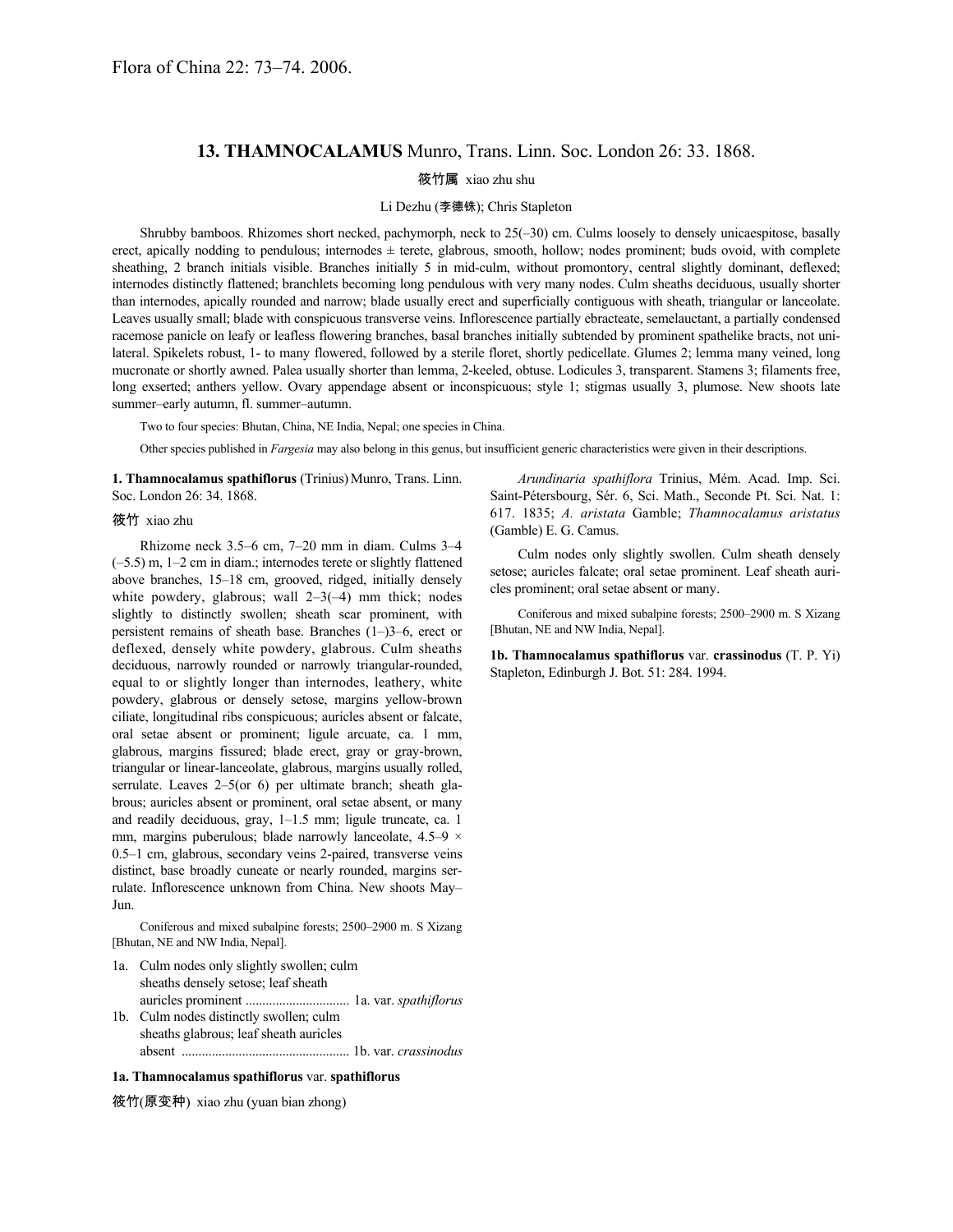# 粗节筱竹 cu jie xiao zhu

*Fargesia crassinoda* T. P. Yi, J. Bamboo Res. 2(2): 24. 1983.

Culms nodes distinctly swollen. Culm sheaths glabrous; auricles absent; oral setae absent or rarely present. Leaf sheath auricles absent; oral setae present.

Coniferous and mixed subalpine forests; 2500–2900 m. S Xizang (Gyirong) [Nepal].